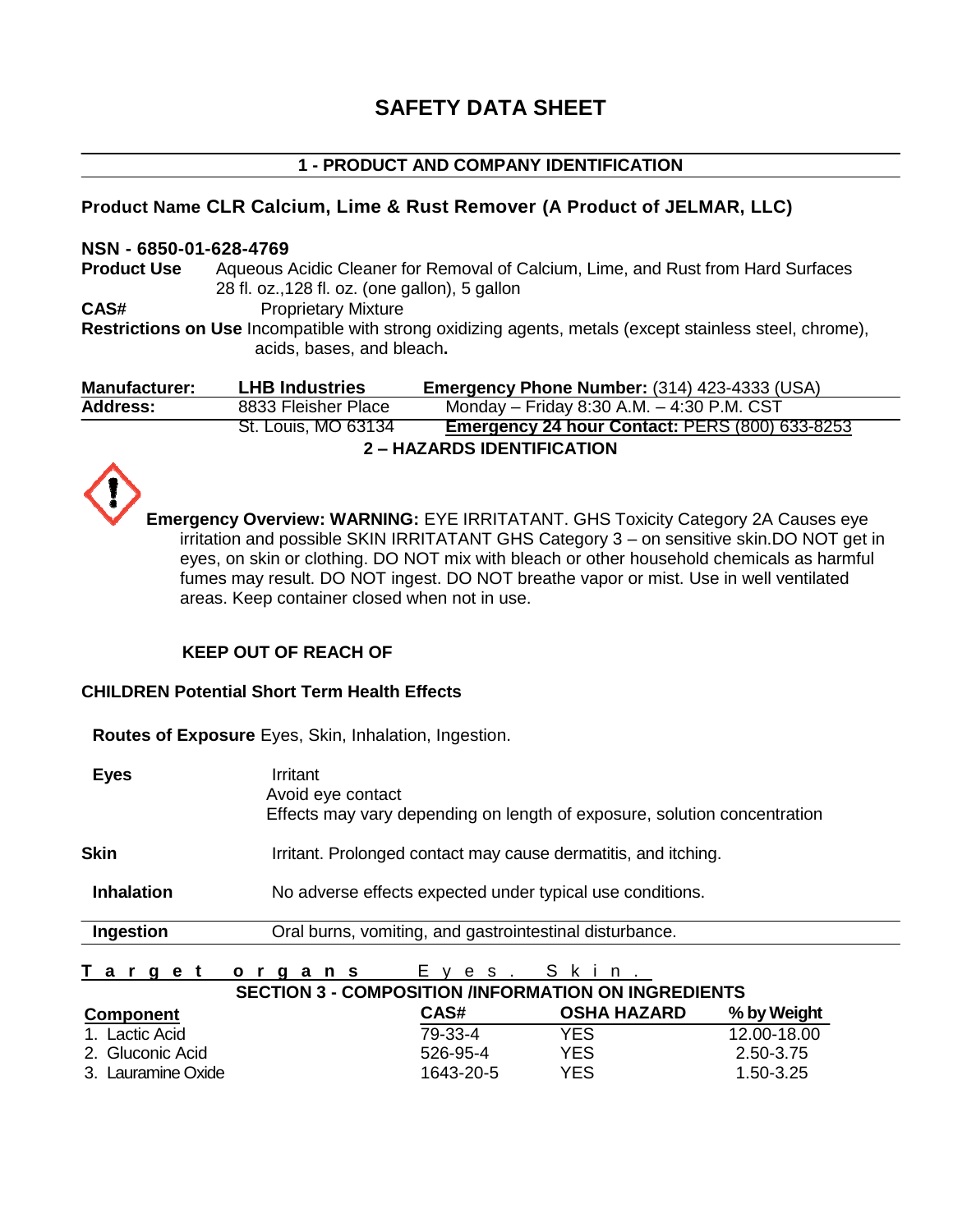Page 1 of 6 Date issued 10-May-2014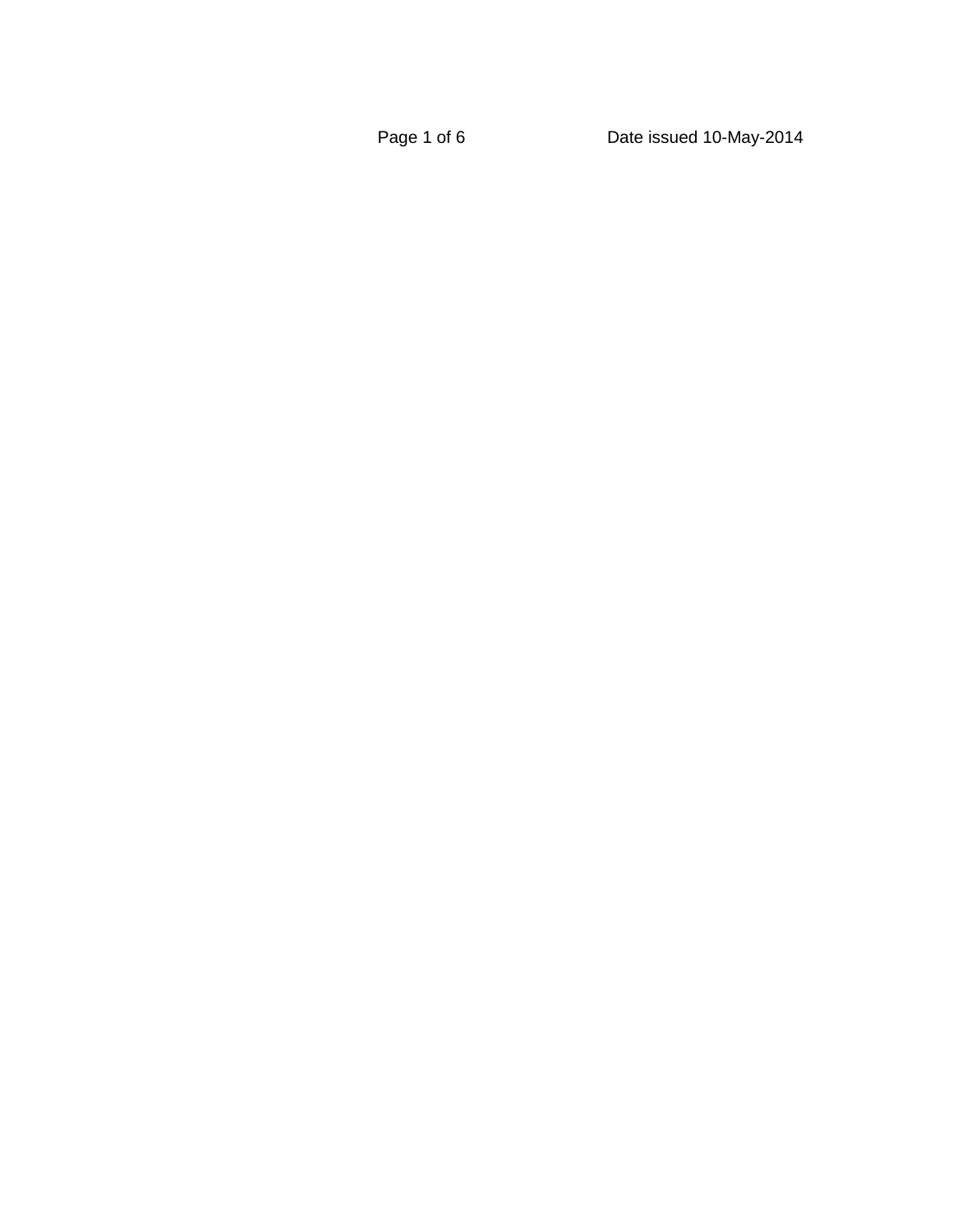#### **SECTION 4 – FIRST AID MEASURES**

**EYE CONTACT:** In case of eye contact, immediately rinse eye thoroughly with plenty of water. Remove contact lenses, and continue rinsing for at least 15 minutes. If irritation persists, get medical attention. **SKIN CONTACT:** Can be irritating to skin, prolonged contact can be more severe, no adverse effects during normal usage. In case of skin contact, rinse area for at least 15 minutes. Remove contaminated clothing and shoes, wash thoroughly before reuse. If irritation persists get medical attention.

**INHALATION:** Not a significant route of exposure. Remove to fresh air. If breathing is difficult, GET MEDICAL ATTENTION IMMEDIATELY.

**INGESTION:** DO NOT induce vomiting. If fully conscious, drink 16 ounces of water. CALL A PHYSCIAN OR POISON CONTROL CENTER IMMEDIATELY. NEVER give an unconscious person anything to ingest.

## **SECTION 5 – FIRE FIGHTING MEASURES FLAMM ABILTY:**

Not flammable

**FLASH POINT:** None; Method: ASTM D-56

**EXPLOSIVE LIMITS IN AIR:** Not available

**EXTINGUISHING MEDIA:** Not flammable. Use appropriate media for area. Use water spray, dry chemical, alcohol foam or carbon dioxide.

**FIRE FIGHTING METHODS:** Evacuate area of personnel. Wear protective NIOSH-approved selfcontained breathing apparatus. Remain upwind of fire to avoid hazardous vapors and decomposition products. Use water spray to cool fire-exposed containers. Run-off of large quantities of product from fire control may cause pollution. Contact appropriate agencies.

**HAZARDOUS COMBUSTION PRODUCTS:** Carbon Monoxide. Thermal decomposition can lead to irritating gases and vapors.

**FIRE AND EXPLOSION HAZARDS:** None known.

#### **SECTION 6 – ACCIDENTAL RELEASES MEASURES**

**Steps to be taken in Case Material is Released or Spilled:** Avoid contact with skin and eyes **Small Spill:** No special clean-up procedure is necessary for small (less than 1 gallon) spills. Flush spill area with water. Wear rubber gloves.

**Large Spill:** Use personal protection recommended in Section 8. Isolate area, and deny entry to unnecessary and unprotected personnel. Dam spill, and absorb with earth, sand or similar material. Place in non-leaking containers. Dispose of collected material according to local, state, and federal regulations. Flush residue with large amount of water. Avoid direct discharge to sewers and surface waters.

## **SECTION 7- HANDLING AND STORAGE**

**STORAGE:** Store in cool, well-ventilated area, away from heat. Keep containers tightly closed. Avoid contact with combustible materials, wood, and organic materials. Store in original container in a secure area away from children and pets.

**HANDLING:** Avoid contact with eyes, skin or clothing. May be harmful or if swallowed. Use with adequate ventilation. Avoid breathing vapors or mist. Do not eat, drink, or smoke in work area. Wash hand thoroughly after use. Consumer size containers (28, gallon and 5 gallon containers), should be rinsed and recycled. DO NOT PRESSURIZE, CUT OR EXPOSE THESE CONTAINERS TO HEAT, FLAME, SPARKS, STATIC ELECTRICITY, OR OTHER SOURCES OF IGNITION. THEY MAY EXPLODE AND CAUSE INJURY.

**DO NOT MIX WITH BLEACH, OR ANY OTHER PRODUCTS AS TOXIC FUMES MAY RESULT. KEEP OUT OF REACH OF CHILDREN.**

Page 2 of 6 Date issued 10-May-2014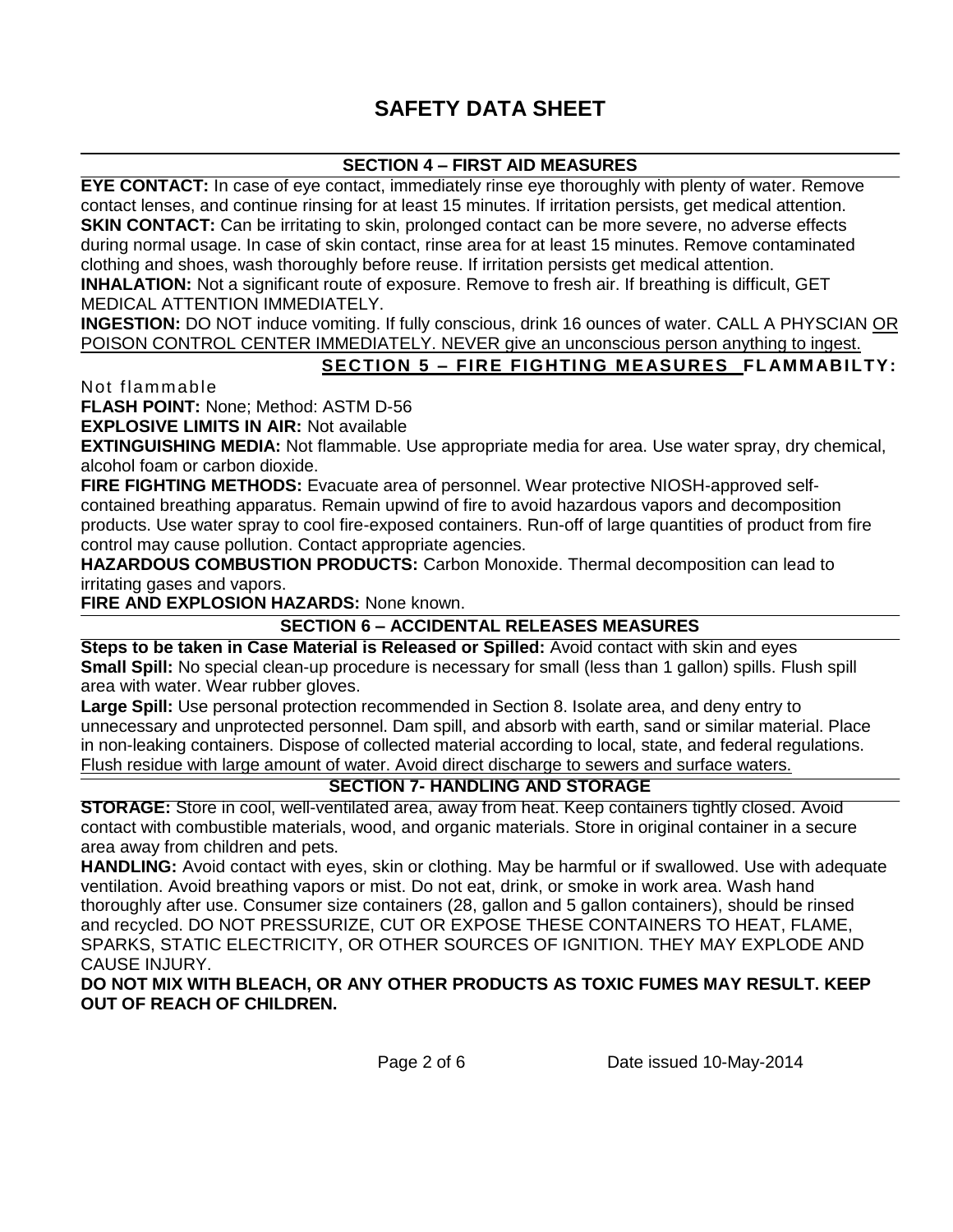#### **SECTION 8 – EXPOSURE CONTROLS / PERSONAL PROTECTION**

**VENTILATION REQUIREMENT:** Avoid prolonged breathing mists or dusts of this product. Use with adequate ventilation. Do not use in closed or confined spaces.

**RESPIRATORY PROTECTION:** None required during normal household use.

**EYE PROTECTION:** Not required during normal household usage. Do not wear contact lenses.

Emergency responders should wear full eye and face protection.

**SKIN PROTECTION:** Rubber gloves with protective cuff. Emergency responders should wear impermeable gloves.

**OTHER PROTECTION:** Emergency responders should wear chemical type (impermeable) protective clothing and footwear where direct contact with chemicals in this product is possible.

**WORK/HYGIENIC PRACTICES:** Wash thoroughly with soap and water after use or handling.

| <b>EXPOSURE GUIDELINES:</b> |                 | つSHA       |               | ACGIH |               |  |
|-----------------------------|-----------------|------------|---------------|-------|---------------|--|
| <b>COMPONENT</b>            |                 | <b>PEL</b> | <b>STELIC</b> | TWA   | <b>STELIC</b> |  |
| $1_{-}$                     | Lactic Acid     | N.E        |               | N.E   | N.E.          |  |
| 2.                          | Gluconic Acid   | N.E.       | N.E           | N.E   | N.E.          |  |
| 3.                          | Lauramine Oxide | N.E.       | N.E           | N.E   | N.E           |  |

| <b>SECTION 9 - PHYSICAL AND CHEMICAL PROPERTIES</b> |                                                         |  |  |
|-----------------------------------------------------|---------------------------------------------------------|--|--|
| Appearance: Crystal clear, lime green liquid        | <b>Solubility in Water: 100%</b>                        |  |  |
| <b>Odor:</b> Slightly acidic                        | Specific Gravity @20 $^{\circ}$ C: 1.04 - 1.06          |  |  |
| <b>Boiling point:</b>                               | Percent Volatiles: ~77.2% (Calculated)<br>99°C / 210° F |  |  |
| <b>Vapor Pressure:</b><br>N.D.                      | Evaporation Rate: N.D. (nBuAc=1)                        |  |  |
| <b>Freezing Point:</b><br>N.D                       | Total VOC (wt. %): 0% - does not include any            |  |  |
| <b>Melting Point:</b><br>N.D.                       | (Volatile Organic Compounds/ CARB applicable            |  |  |
| Vapor Density (mm Hg):<br>N.D                       | California Air Resource Board) exemptions               |  |  |
| $\omega$<br>p H<br>$\mathbf{0}$                     | $\sim$                                                  |  |  |

#### **SECTION 10 – STABILITY AND REACTIVITY**

**STABILITY:** Stable under normal conditions.

**CONDITIONS TO AVOID:** Avoid elevated temperatures.

**INCOMPATIBLE MATERIALS:** Strong oxidizing agents, metals (except stainless steel and chrome), acids, and bases.

**HAZARDOUS DECOMPOSITION PRODUCTS:** Thermal decomposition can lead to release of irritating gases, vapors and carbon oxides.

**POSSIBILITY OF HAZARDOUS REACTIONS:** No data.

**SECTION 11 – TOXICOLOGICAL INFORMATION**

**LD50 ACUTE EYE IRRITATION:** OPPTS 8740.2400 Toxicity - Irritant; GHS Toxicity Category 2A - Irritant **LD50 ACUTE DERMAL IRRATION - RABBITS:** OPPTS 870.2500 Toxicity Category IV – Mild or Slight Skin Irritation; GHS Category 3 – Mild Skin Irritation.

**LD50ACUTE ORAL TOXICITY – RATS:** OPPTS 870.1100 Toxicity Category IV >5,000 mg/kg; GHS Category 5 >5,000 mg/kg - Not Toxic

**LD50ACUTE DERMAL TOXICITY - RABBITTS:** OPPTS 870-1200 Toxicity Category IV >5 g/kg; GHS Category 5 >5,000 mg/kg – Not Toxic

**LD50 ACUTE INHALATION TOXICITY – RATS:** OPPTS 870.1300 Toxicity Category IV - Not toxic by inhalation; GHS Category 5 - Not toxic by inhalation

> Page 3 of 6 Date issued 10-May-2014 **SAFETY DATA SHEET**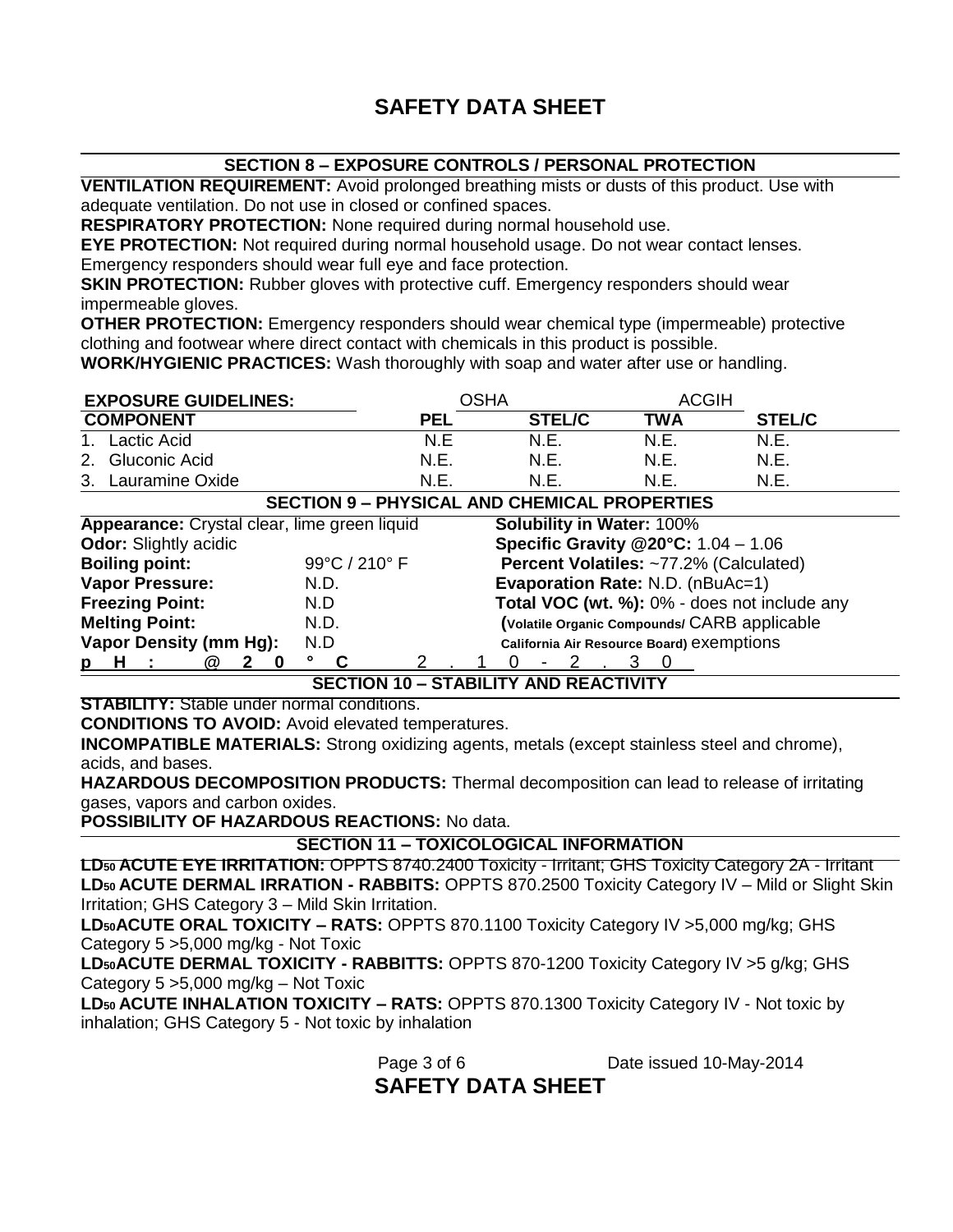### **SECTION 12- ECOLOGICAL INFORMATION**

ECOTOXICOLOGICAL INFORMATION:

## **LACTIC ACID:**

### **Persistence / degradability**

Readily biodegradable, according to appropriate OECD test. Biochemical oxygen demand  $(BOD)5 = 0.45$  mg O2/mg Biochemical oxygen demand (BOD)20= 0.60 mg O2/mg Chemical oxygen demand (COD) =0.90 mg O2 /mg

### **Bioaccumulation**

None.

## **Ecotoxicity**

EC50/48h/Daphnia = 240mg/l LC50/48h/Fish = 320 mg/l EC50/Algae = 3500 mg/l(neutral) No data available.

## **GLUCONIC ACID**:

Fish 96-h LC50 > 1000.0 mg/L Daphnid 48-h LC50 > 1000.0 mg/L Green algal 96-h EC50 > 1000.0 mg/L Fish Chronic Value (ChV) > 100.0 mg/L Daphnid ChV > 100.0 mg/L Algal  $ChV > 100.0$  mg/L Biological Fate: No bioconcentration in aquatic organisms and rapid biodegradation/disappearance in the environment, i.e. 40% in 5 days.

### **LAURAMINE OXIDE:** Acute Aquatic Toxicity

Reviewed Category ≤1 mg/L Algae  $_{IC50}$  0.01 mg/L Invertebrate  $_{EC50}$  1.01 mg/L Fish  $_{\perp$ C<sub>50</sub> 2.6 mg/L Biodegradation: % degraded in 28 days ≥60% ThOD/ThCO2 (≥70% DOC)

# **DIPROPYLENE GLYCOLL n-BUTYL ETHER:**

## **Movement & Partitioning**

Bioconcentration potential is low (BCF less than 100 or log Pow less than 3). Potential for mobility in soil is very high (Koc between 0 and 50). **Henry's Law Constant (H):** 3.78E-07 atm\*m3/mole; 25 °C Estimated. **Partition coefficient, n-octanol/water (log Pow):** 1.13 Estimated. **Partition coefficient, soil organic carbon/water (Koc):** 10 - 21 Estimated. **Persistence and Degradability**

Page 4 of 6 Date issued 10-May-2014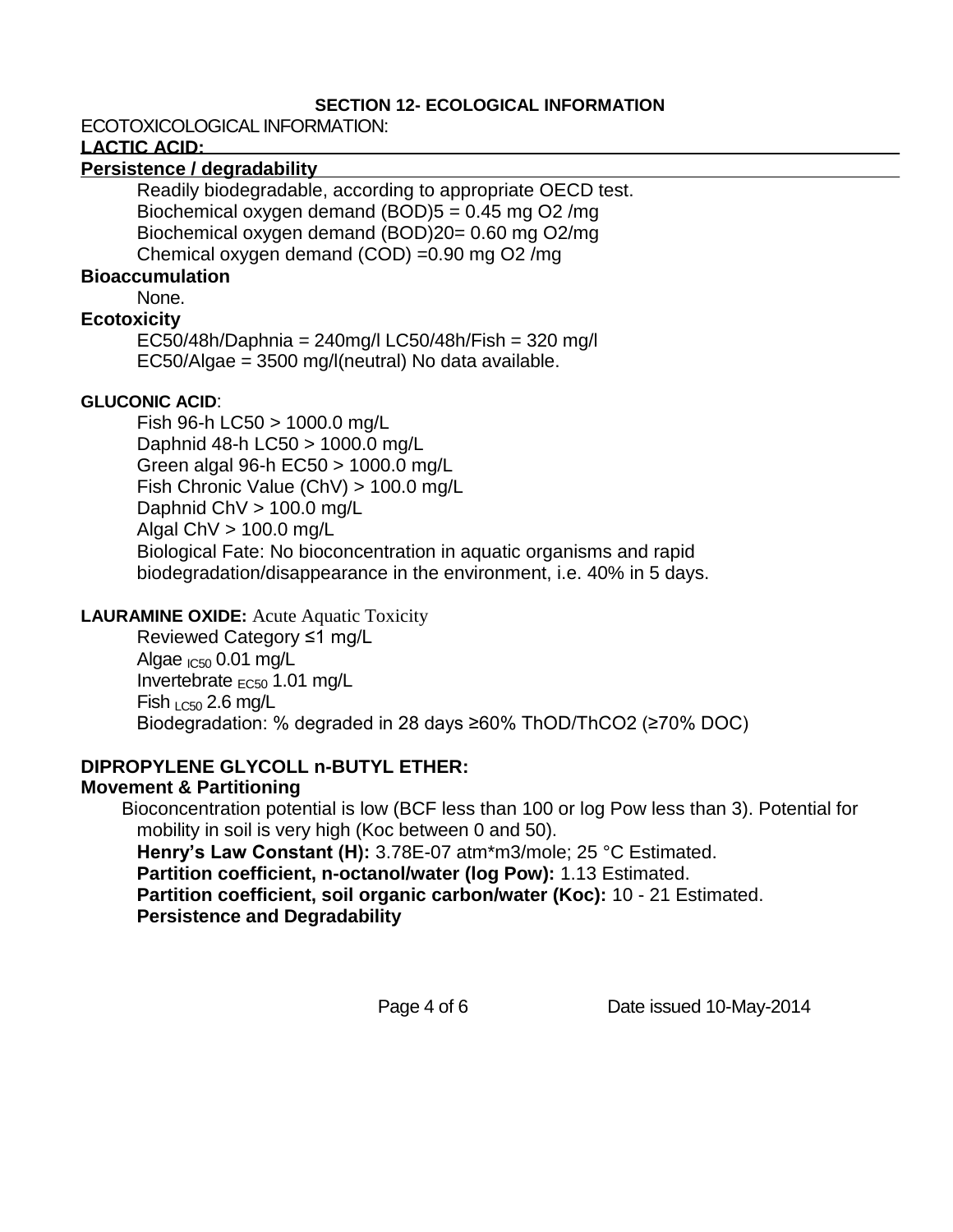Material is readily biodegradable. Passes OECD test(s) for ready biodegradability. Material is ultimately biodegradable (reaches > 70% mineralization in OECD test(s) for inherent biodegradability).

**Indirect Photodegradation with OH Radicals Rate Constant Atmospheric Half-life Method** 4.97E-11 cm3/s 2.6 h Estimated. **OECD Biodegradation Tests: Biodegradation Exposure Time Method** 91 % 28 d OECD 301E Test 96 % 28 d OECD 302B Test **Theoretical Oxygen Demand:** 2.35 mg/mg **ECOTOXICITY** Material is practically non-toxic to aquatic organisms on an acute basis (LC50/EC50/EL50/LL50 >100 mg/L in the most sensitive species tested). **Fish Acute & Prolonged Toxicity** LC50, guppy (Poecilia reticulata), static, 96 h: 841 mg/l **Aquatic Invertebrate Acute Toxicity** LC50, water flea Daphnia magna, static, 48 h, immobilization: > 1,000 mg/l

**CLR CHEMICAL FATE INFORMATION**: 28-day biodegradation. The matter is readily biodegradable. OECD 301D

## **SECTION 13 – DISPOSAL CONSIDERATIONS**

**DISPOSAL METHOD: Rinse empty bottles and recycle.** Dispose of unused product in a permitted hazardous waste management facility following all local, state, and federal regulations.

DO NOT PRESSURIZE, CUT, WELD, BRAZE, SOLDER, DRILL, GRIND OR EXPOSE CONTAINERS TO HEAT, FLAME, SPARKS, STATIC ELECTRICITY, OR OTHER SOURCES OF IGNITION. Follow label warnings, since containers may retain some reside of the product. Processing, use or contamination of this product may change the waste management options. It is the responsibility of the waste generator to determine the toxicity and physical properties of the material generated to determine the proper waste identification and disposal methods in compliance with applicable regulations. State and local disposal regulations may differ from federal disposal regulations.

## **SECTION 14 - TRANSPORTATION INFORMATION**

**DOT (Department of Transportation Proper Shipping Name):** Not regulated by DOT. **Identification Number:** N.A.

**Packaging Group:** N.A.

**UN Number:** N.A.

**TDG Classification:** Not Regulated

**IMDG Classification:** Not Regulated

**IATA Classification: Passenger – Not Regulated** 

**WHIMS (Canada):** This product has been classified in accordance with the hazard criteria of the Controlled Products Regulations (CPR) and the SDS contains all the information required by CPR.

Page 5 of 6 Date issued 10-May-2014